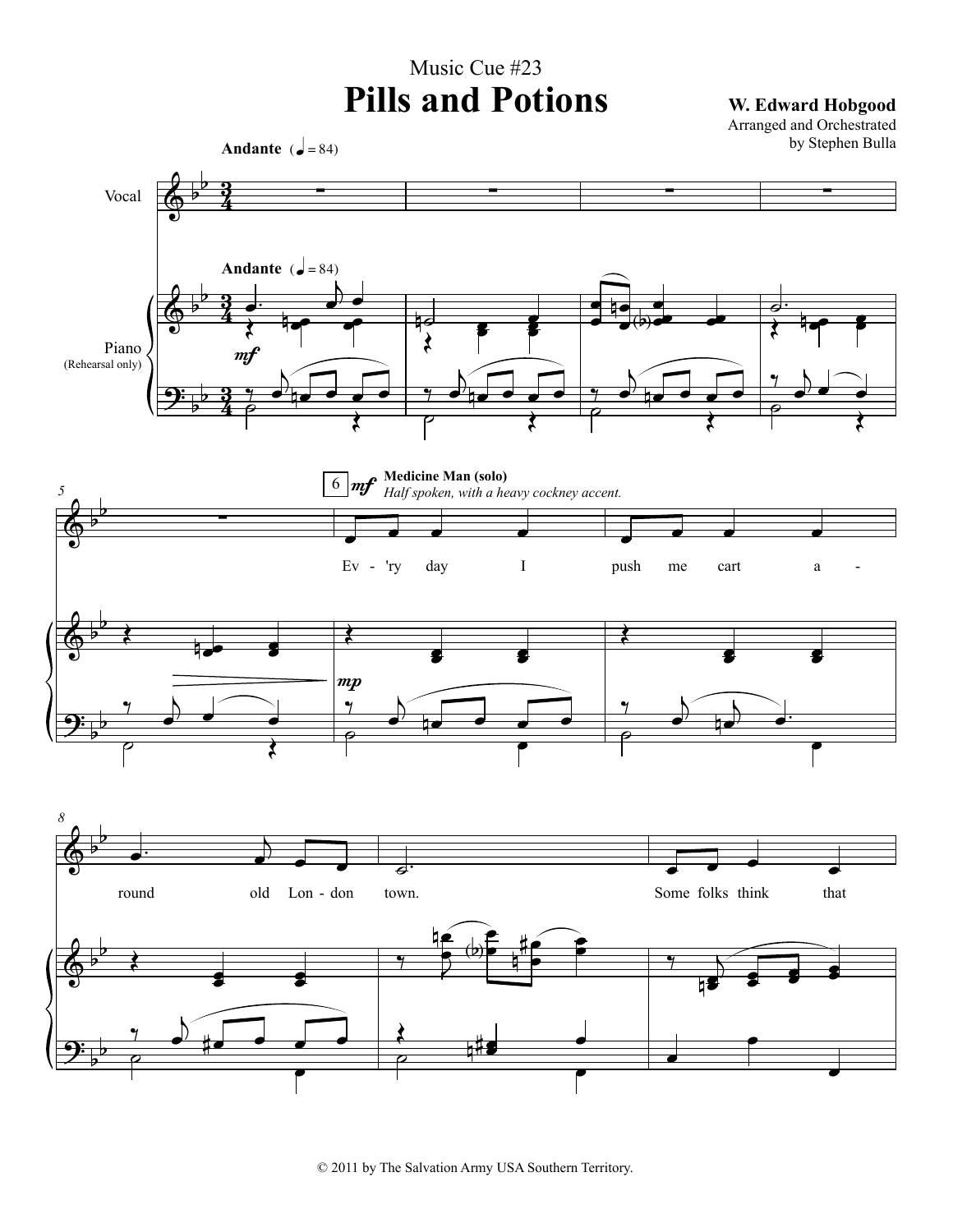Pills and Potions - 2

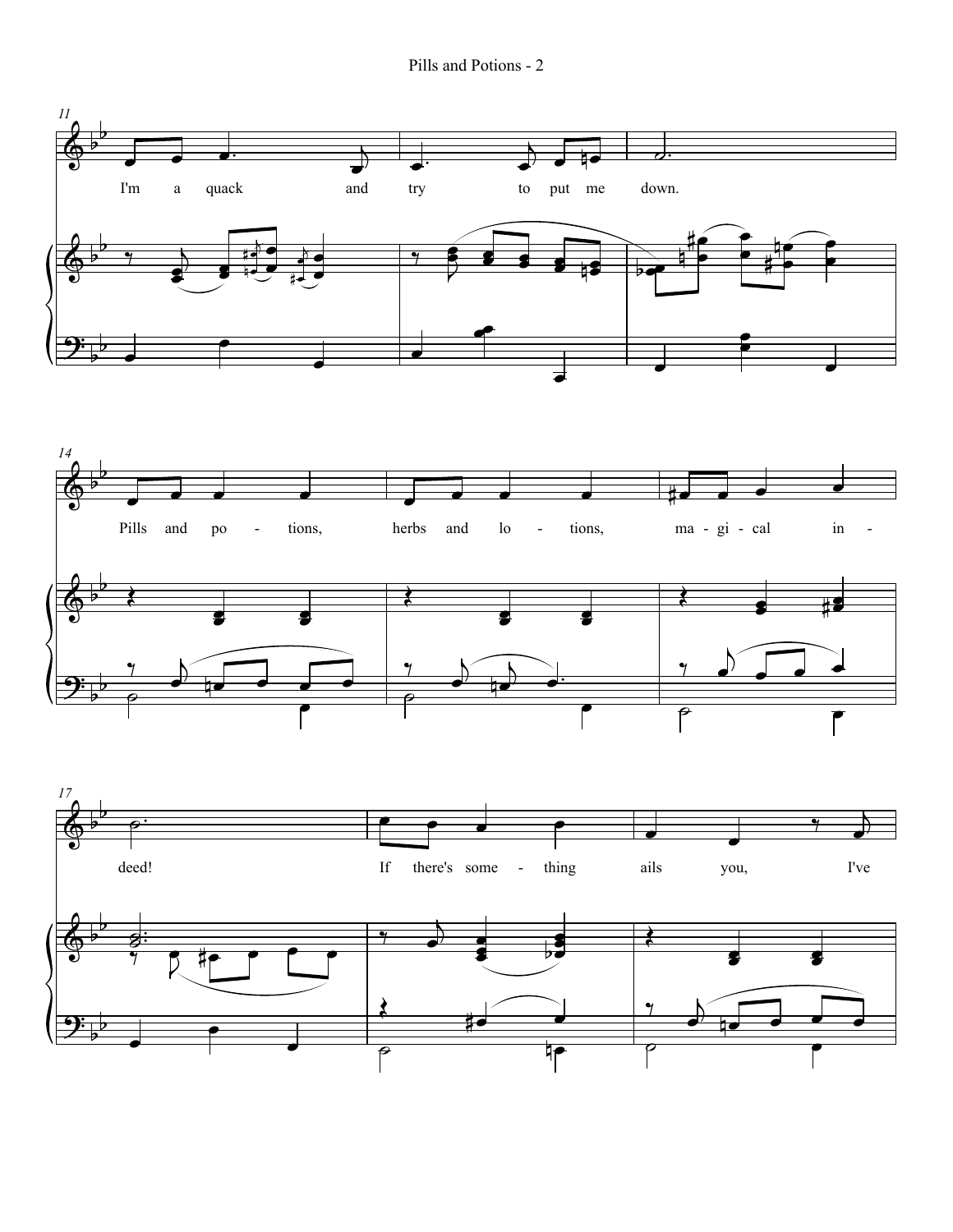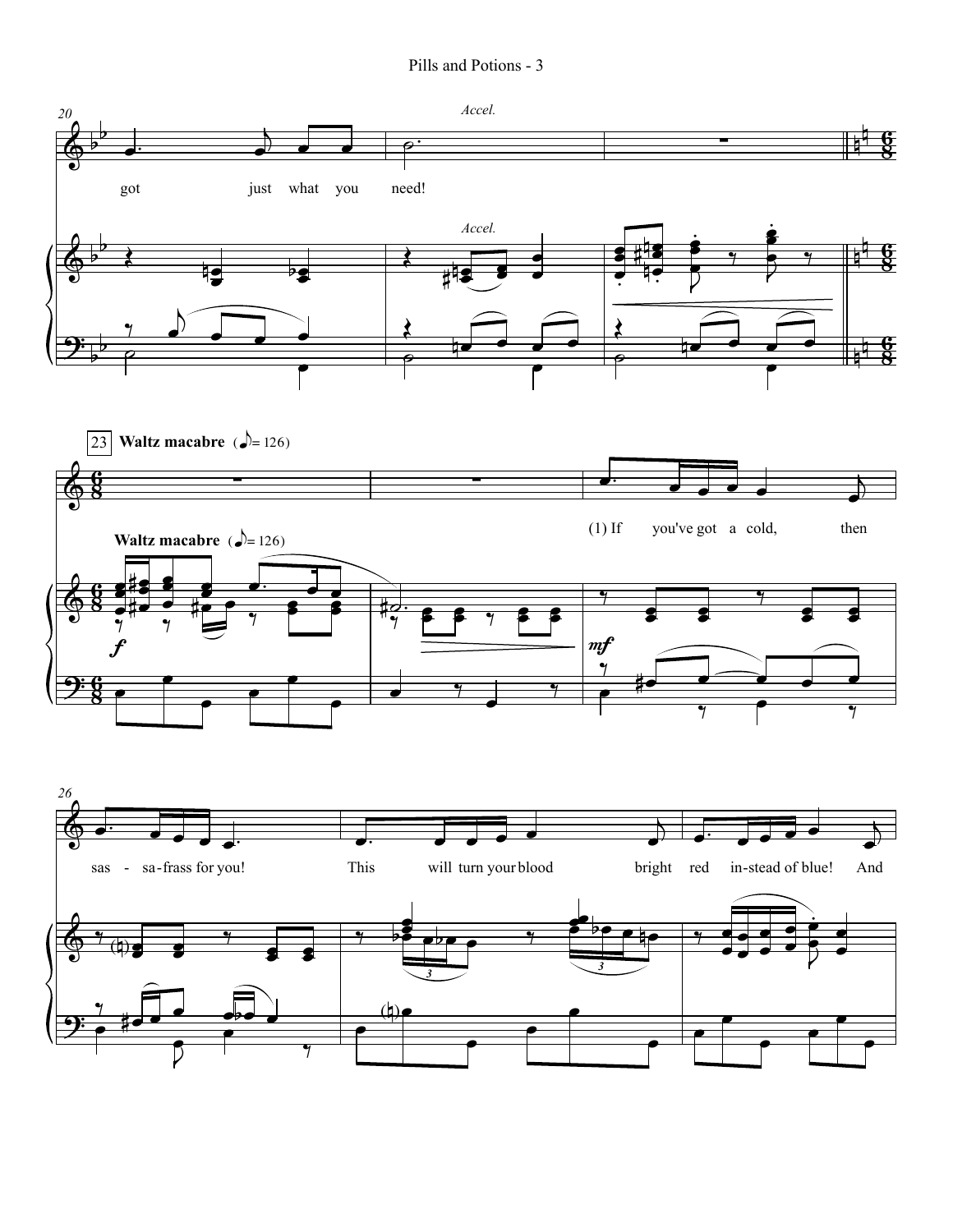Pills and Potions - 4

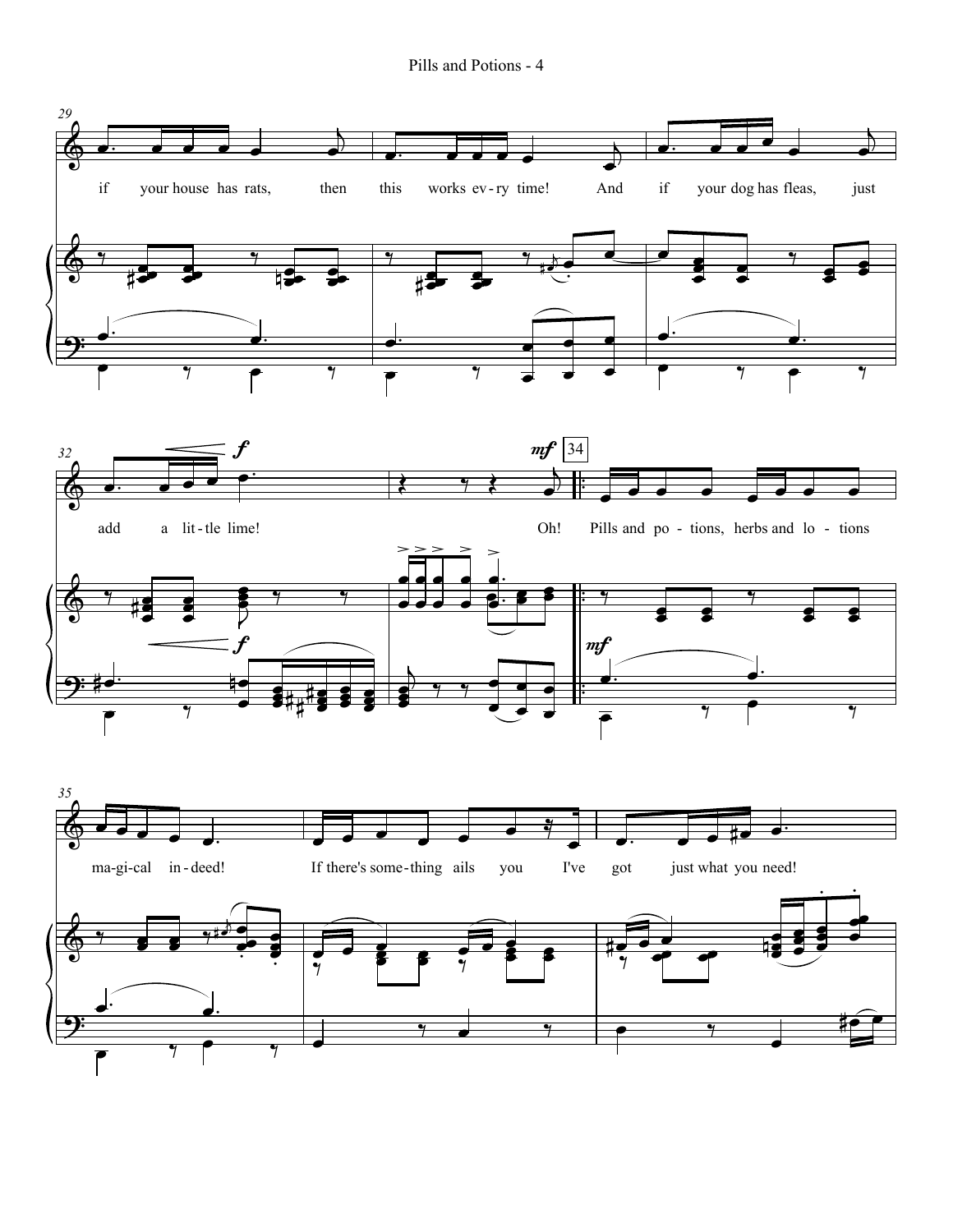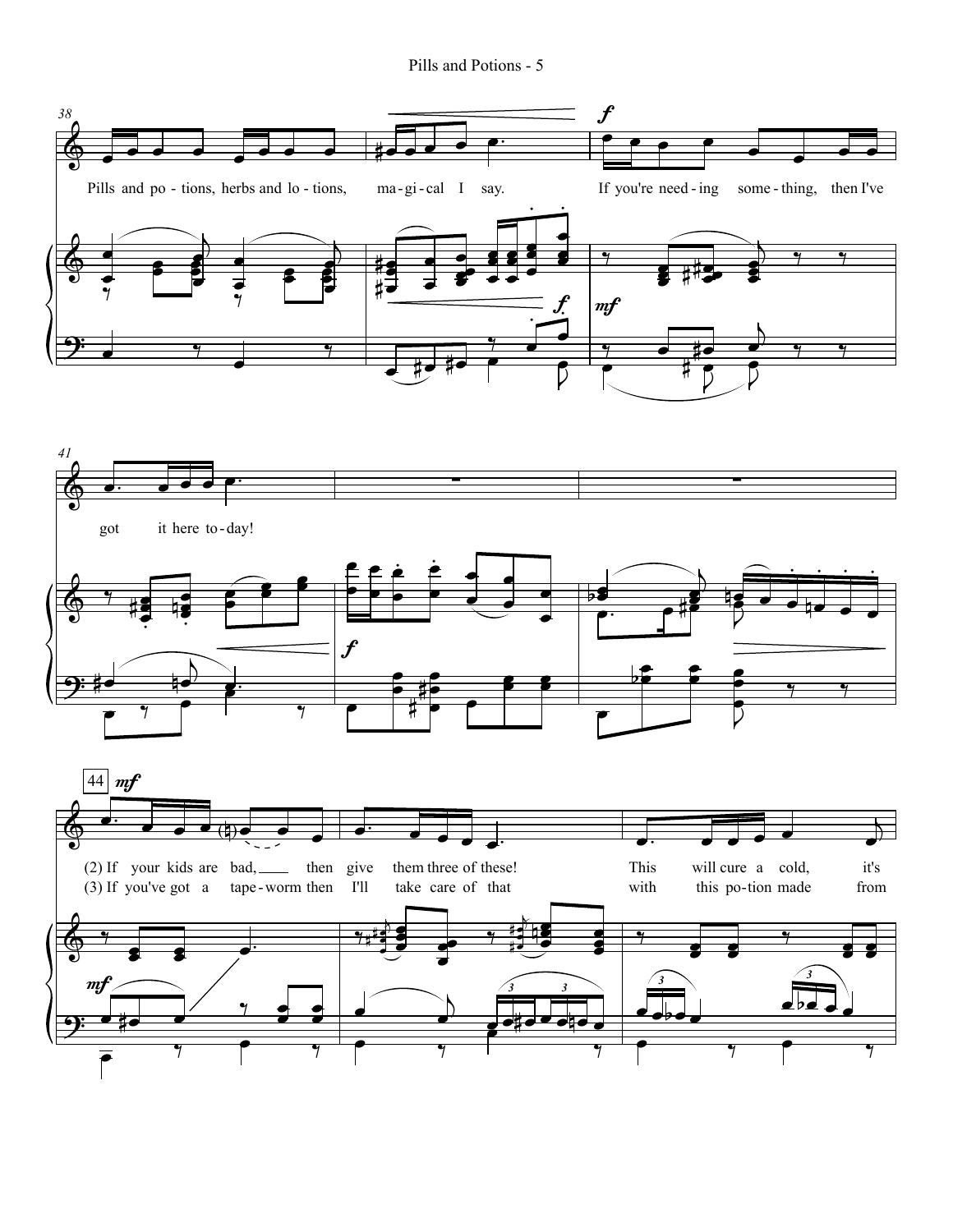Pills and Potions - 6

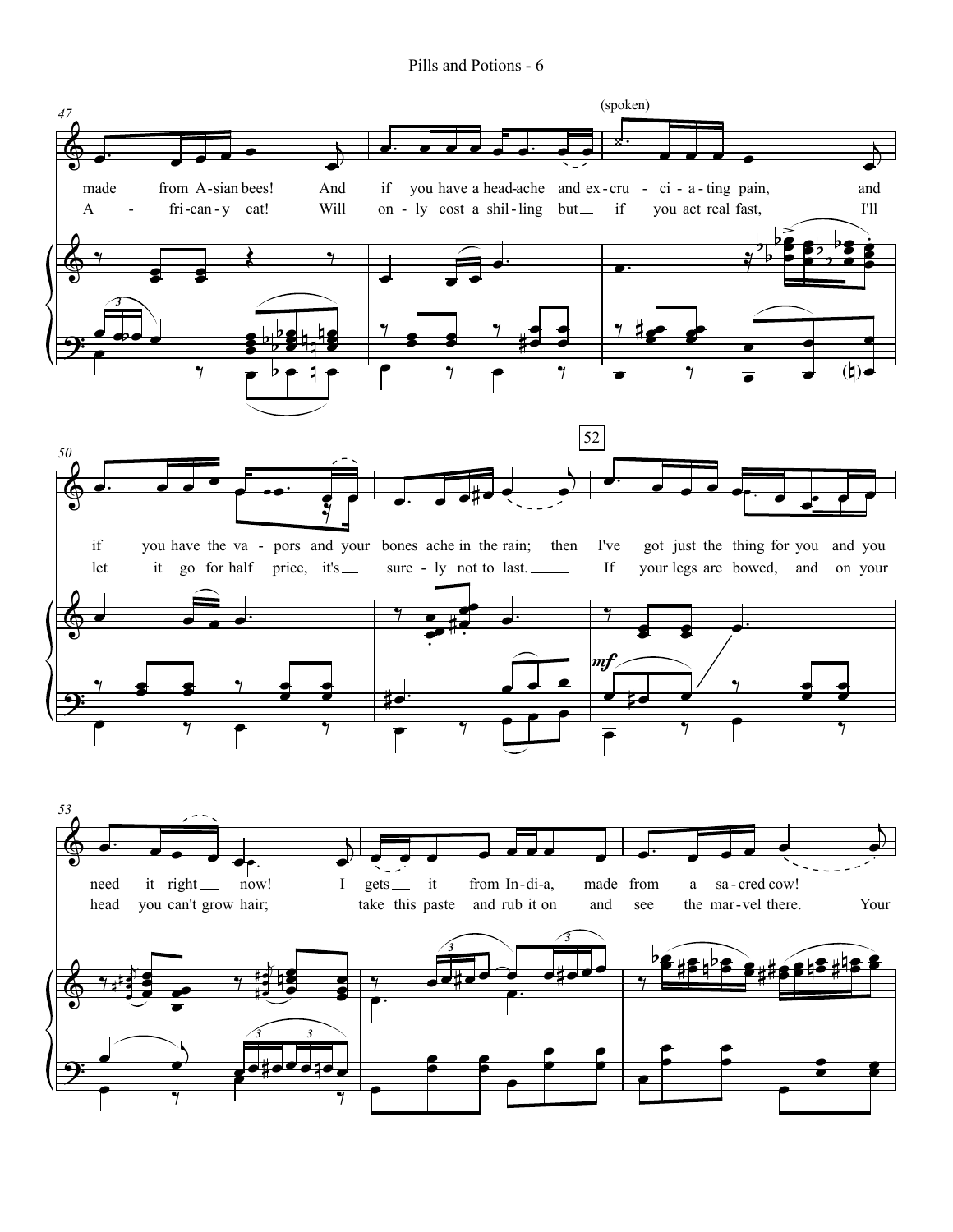Pills and Potions - 7